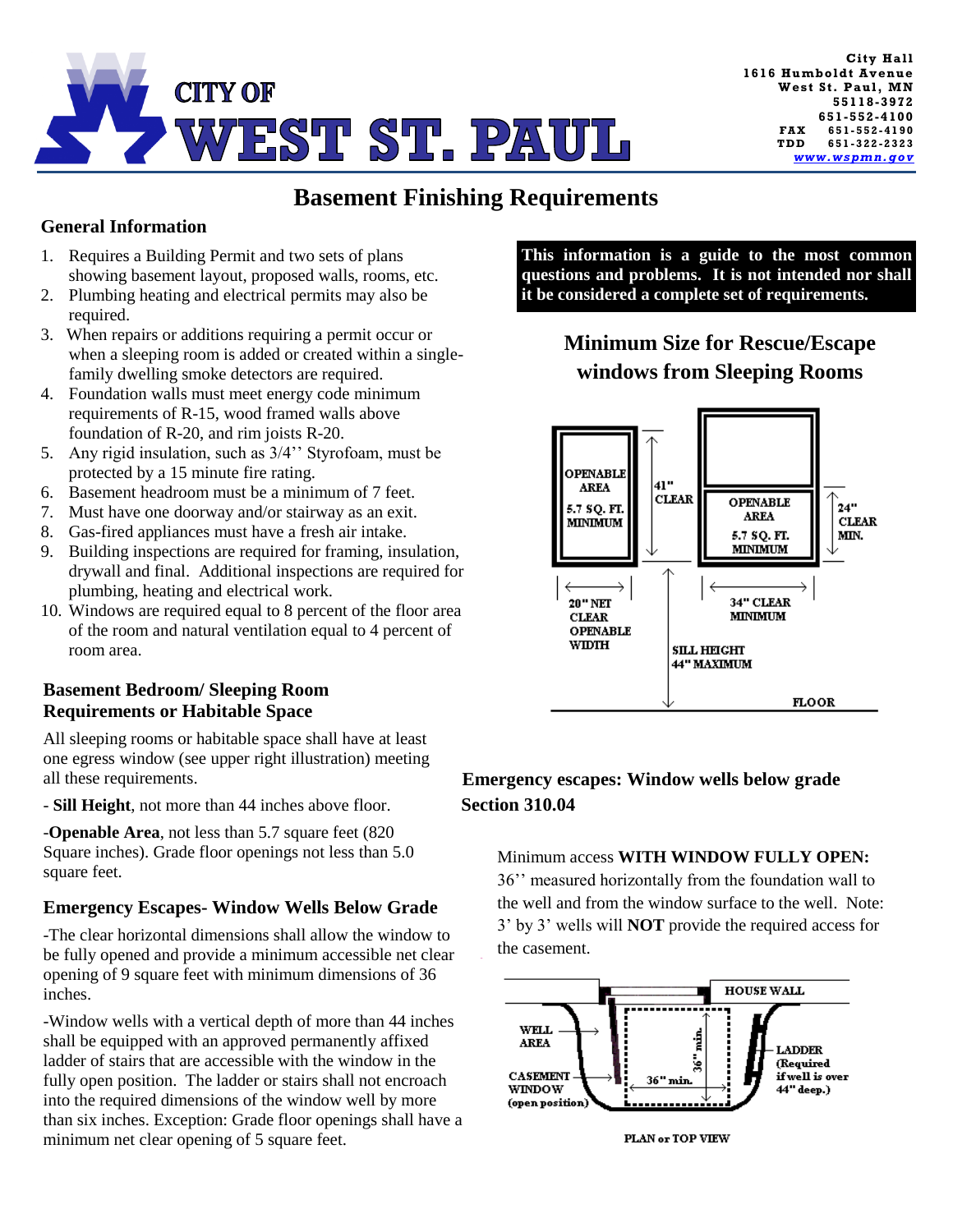### **STATE BUILDING CODE REQUIREMENTS**

- 1. Smoke detectors are required for the entire house when remodeling or finishing a basement. Smoke detectors shall be in each bedroom, in corridors leading to bedrooms and on every level of the home. Smoke detectors shall be hard wired with battery backup in the newly remodeled areas. Smoke detectors in existing areas may be solely battery powered. Smoke detectors should be interconnected if possible.
- 2. Each bedroom shall have at least one escape window with the following dimensions:
	- Width 20" minimum clear opening
	- Height 24" minimum clear opening
	- Total opening 5.7 square feet minimum
	- Sill height not more than 44" above the floor
	- Exit windows under decks, overhangs, etc. shall have a minimum 36" clearance above grade.
- 3. Bathrooms require an exhaust fan capable of providing 5 air changes per hour, connected directly to the outside. Exhaust vents shall be insulated at least 3 feet from the outlet.
- 4. Habitable rooms shall have window area equal to 8% of the floor area with 1/2 openable or mechanical ventilation capable of providing 2 air changes per hour. Mechanical ventilation may be provided by the furnace ductwork if the thermostat has a setting to turn the furnace fan on.
- 5. Foam insulation shall be covered by a minimum of 1/2" sheetrock.
- 6. The walls and soffits of enclosed usable space under the stairs and landing shall be fire protected with 1/2" sheetrock. Draft stop all soffits, under bathtub(s) and all other locations such as holes for pipes and similar places which could afford a passage for flames. Draft stop material shall be gypsum board. Draft stopping may be solidly packed fiberglass insulation where gypsum board is not possible.
- 7. Use treated or rot resistant plates on concrete floors.
- 8. Foundation walls shall be insulated with a minimum of R-10 on the entire foundation wall. Buildings with insulation on exterior side of foundation wall do not require interior insulation to be added.
- 9. Post the inspection record card in a convenient place for the inspectors to sign. Call for inspections as indicated on the inspection record card.
- 10. Minor heating alterations are inspected by the Building Inspector at the time of the framing inspection. Significant changes to the heating system require a heating permit and inspection by the Heating Inspector.
- 11. Shower faucets shall be temperature controlled anti-scald type. Toilets shall be 1.6 gallon or less flush volume.
- 12. For homeowners doing their own electrical work, an information package is available from the City of West St Paul.
- 13. Cost of the permit is determined based on the value that should include both materials and labor.
- While not all inclusive, the above comments should be used as a general guide to code compliance. Complete and accurate information will expedite the plan review process.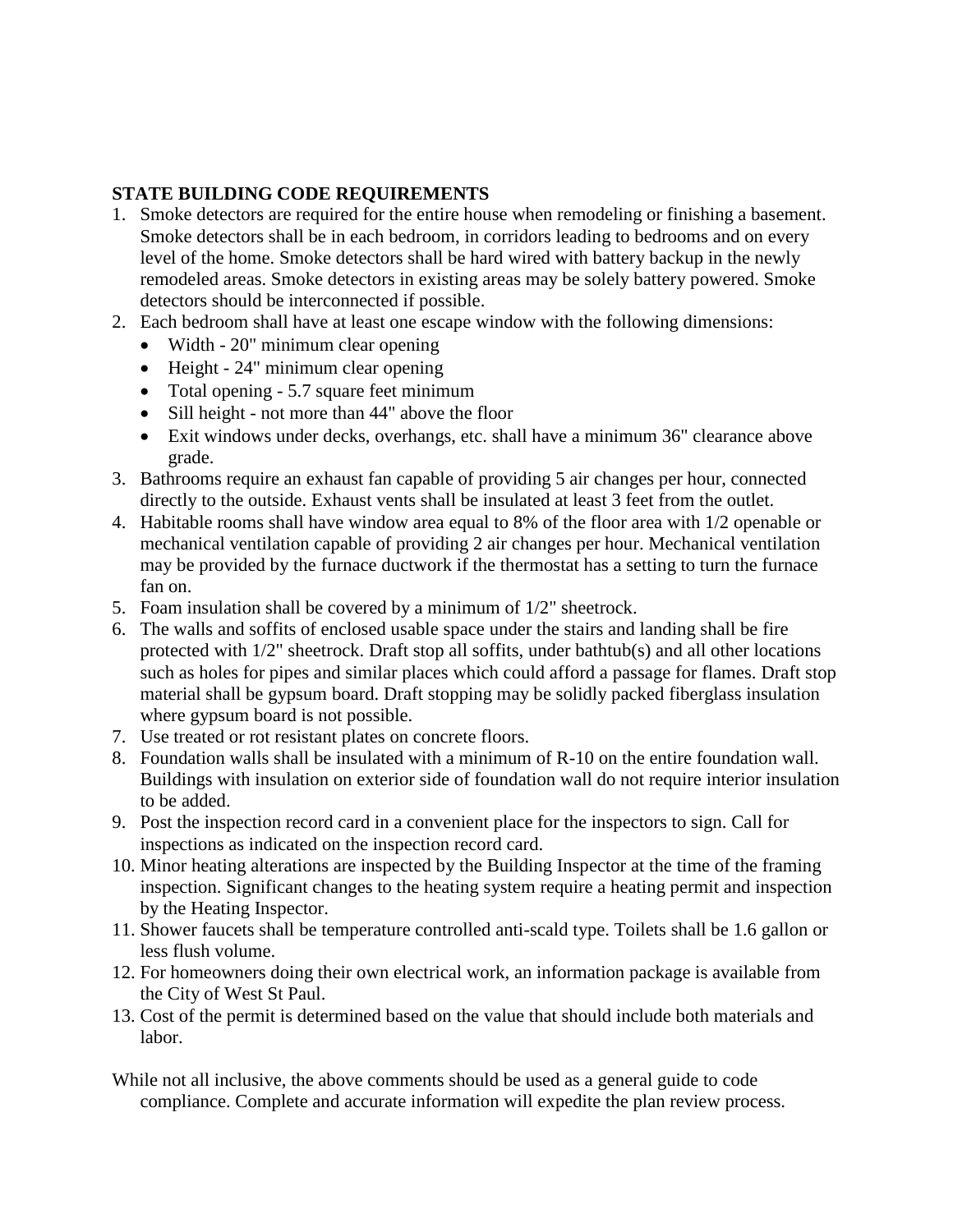

## **Supplement to Basement Finish Application Plans and all of the following information are required with Basement Finish Applications**

- 1. Show size of area to be finished and all dimensions on plan.
- 2. Show location of all walls on plan; which exist and those to be added.
- 3. Show use of rooms on plan (i.e. Family Room, Bedroom, and Den).
- 4. Window information (show location on plan): Window, Glass, Size of, Type (Casement,

\_\_\_\_\_\_\_\_\_\_\_\_\_\_\_\_\_\_\_\_\_\_\_\_\_\_\_\_\_\_\_\_\_\_\_\_\_\_\_\_\_\_\_\_\_\_\_\_\_\_\_\_\_\_\_\_\_\_\_\_\_\_\_\_\_\_\_\_\_\_\_\_

\_\_\_\_\_\_\_\_\_\_\_\_\_\_\_\_\_\_\_\_\_\_\_\_\_\_\_\_\_\_\_\_\_\_\_\_\_\_\_\_\_\_\_\_\_\_\_\_\_\_\_\_\_\_\_\_\_\_\_\_\_\_\_\_\_\_\_\_\_\_\_\_

\_\_\_\_\_\_\_\_\_\_\_\_\_\_\_\_\_\_\_\_\_\_\_\_\_\_\_\_\_\_\_\_\_\_\_\_\_\_\_\_\_\_\_\_\_\_\_\_\_\_\_\_\_\_\_\_\_\_\_\_\_\_\_\_\_\_\_\_\_\_\_\_

\_\_\_\_\_\_\_\_\_\_\_\_\_\_\_\_\_\_\_\_\_\_\_\_\_\_\_\_\_\_\_\_\_\_\_\_\_\_\_\_\_\_\_\_\_\_\_\_\_\_\_\_\_\_\_\_\_\_\_\_\_\_\_\_\_\_\_\_\_\_\_\_

\_\_\_\_\_\_\_\_\_\_\_\_\_\_\_\_\_\_\_\_\_\_\_\_\_\_\_\_\_\_\_\_\_\_\_\_\_\_\_\_\_\_\_\_\_\_\_\_\_\_\_\_\_\_\_\_\_\_\_\_\_\_\_\_\_\_\_\_\_\_\_\_

\_\_\_\_\_\_\_\_\_\_\_\_\_\_\_\_\_\_\_\_\_\_\_\_\_\_\_\_\_\_\_\_\_\_\_\_\_\_\_\_\_\_\_\_\_\_\_\_\_\_\_\_\_\_\_\_\_\_\_\_\_\_\_\_\_\_\_\_\_\_\_\_

\_\_\_\_\_\_\_\_\_\_\_\_\_\_\_\_\_\_\_\_\_\_\_\_\_\_\_\_\_\_\_\_\_\_\_\_\_\_\_\_\_\_\_\_\_\_\_\_\_\_\_\_\_\_\_\_\_\_\_\_\_\_\_\_\_\_\_\_\_\_\_\_

\_\_\_\_\_\_\_\_\_\_\_\_\_\_\_\_\_\_\_\_\_\_\_\_\_\_\_\_\_\_\_\_\_\_\_\_\_\_\_\_\_\_\_\_\_\_\_\_\_\_\_\_\_\_\_\_\_\_\_\_\_\_\_\_\_\_\_\_\_\_\_\_

\_\_\_\_\_\_\_\_\_\_\_\_\_\_\_\_\_\_\_\_\_\_\_\_\_\_\_\_\_\_\_\_\_\_\_\_\_\_\_\_\_\_\_\_\_\_\_\_\_\_\_\_\_\_\_\_\_\_\_\_\_\_\_\_\_\_\_\_\_\_\_\_

\_\_\_\_\_\_\_\_\_\_\_\_\_\_\_\_\_\_\_\_\_\_\_\_\_\_\_\_\_\_\_\_\_\_\_\_\_\_\_\_\_\_\_\_\_\_\_\_\_\_\_\_\_\_\_\_\_\_\_\_\_\_\_\_\_\_\_\_\_\_\_\_

\_\_\_\_\_\_\_\_\_\_\_\_\_\_\_\_\_\_\_\_\_\_\_\_\_\_\_\_\_\_\_\_\_\_\_\_\_\_\_\_\_\_\_\_\_\_\_\_\_\_\_\_\_\_\_\_\_\_\_\_\_\_\_\_\_\_\_\_\_\_\_\_

\_\_\_\_\_\_\_\_\_\_\_\_\_\_\_\_\_\_\_\_\_\_\_\_\_\_\_\_\_\_\_\_\_\_\_\_\_\_\_\_\_\_\_\_\_\_\_\_\_\_\_\_\_\_\_\_\_\_\_\_\_\_\_\_\_\_\_\_\_\_\_\_\_\_\_\_\_\_

\_\_\_\_\_\_\_\_\_\_\_\_\_\_\_\_\_\_\_\_\_\_\_\_\_\_\_\_\_\_\_\_\_\_\_\_\_\_\_\_\_\_\_\_\_\_\_\_\_\_\_\_\_\_\_\_\_\_\_\_\_\_\_\_\_\_\_\_\_\_\_\_\_\_\_\_\_\_

Slider, Location Operable Sash Double Hung) etc.

- Window A
- Window B
- Window C

5. Exterior wall construction.

- size of studs/stripping
- spacing of studs
- type and thickness of insulation
- vapor barrier (i.e. 4 or 6 mil polyethylene)
- $\bullet$  wall covering (i.e.  $1/2$ " sheetrock)

6. Interior wall construction.

- size of studs
- spacing of studs
- wall covering (i.e.  $1/2$ " sheetrock)

7. Ceiling covering (i.e. 1/2" or 5/8" sheetrock)

#### 8. Smoke detector location (also show on plan)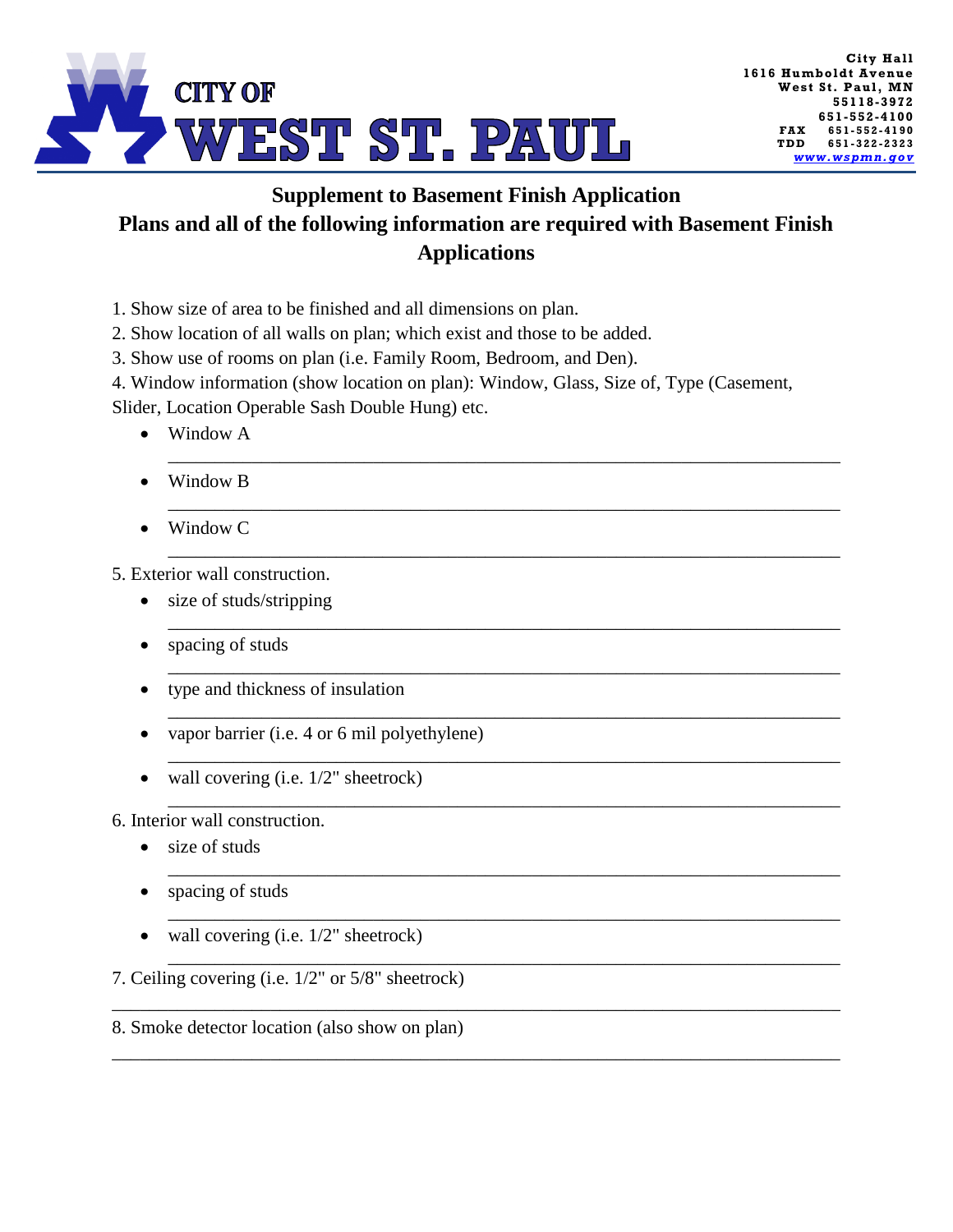- 9. Plumbing to be installed (check one).
	- none
	- $\bullet$  1/2 bath on existing rough-in
	- $\bullet$  3/4 or full bath on existing rough-in
	- $\bullet$  1/2 bath including new rough-in
	- 3/4 or full bath including new rough-in

\_\_\_\_\_\_\_\_\_\_\_\_\_\_\_\_\_\_\_\_\_\_\_\_\_\_\_\_\_\_\_\_\_\_\_\_\_\_\_\_\_\_\_\_\_\_\_\_\_\_\_\_\_\_\_\_\_\_\_\_\_\_\_\_\_\_\_\_\_\_\_\_

\_\_\_\_\_\_\_\_\_\_\_\_\_\_\_\_\_\_\_\_\_\_\_\_\_\_\_\_\_\_\_\_\_\_\_\_\_\_\_\_\_\_\_\_\_\_\_\_\_\_\_\_\_\_\_\_\_\_\_\_\_\_\_\_\_\_\_\_\_\_\_\_

\_\_\_\_\_\_\_\_\_\_\_\_\_\_\_\_\_\_\_\_\_\_\_\_\_\_\_\_\_\_\_\_\_\_\_\_\_\_\_\_\_\_\_\_\_\_\_\_\_\_\_\_\_\_\_\_\_\_\_\_\_\_\_\_\_\_\_\_\_\_\_\_\_\_\_\_\_\_

\_\_\_\_\_\_\_\_\_\_\_\_\_\_\_\_\_\_\_\_\_\_\_\_\_\_\_\_\_\_\_\_\_\_\_\_\_\_\_\_\_\_\_\_\_\_\_\_\_\_\_\_\_\_\_\_\_\_\_\_\_\_\_\_\_\_\_\_\_\_\_\_\_\_\_\_\_\_

 $\bullet$  other (specify)

10. Heating to be installed (check one)

- extend supply and returns
- use existing with no changes
- $\bullet$  other (please specify)

11. Type and number of fireplaces to be added

12. Total square footage of finished basement area

Attach plan with this application.